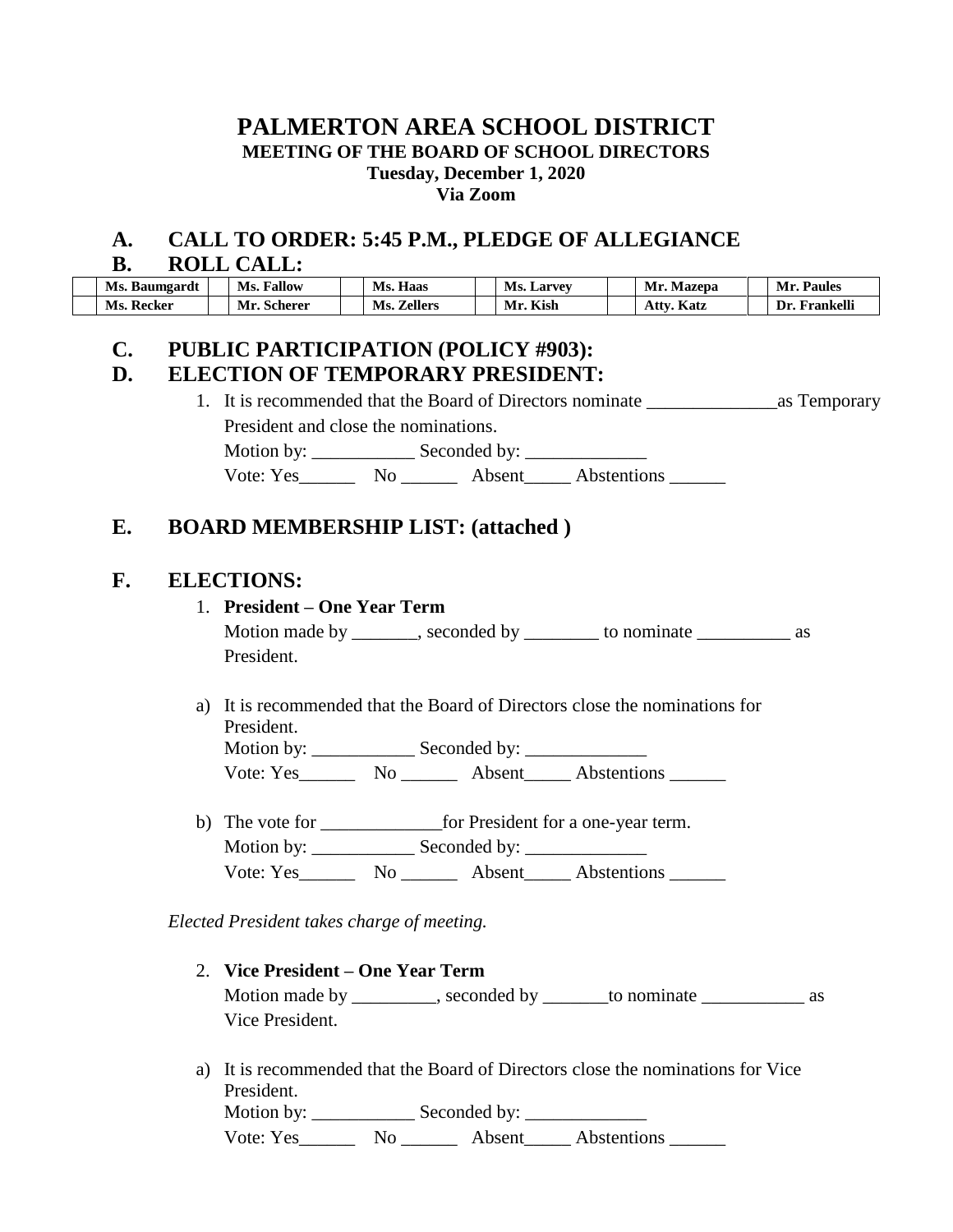b) The vote for \_\_\_\_\_\_\_\_\_\_\_\_\_\_\_\_for Vice President for a one-year term. Motion by: \_\_\_\_\_\_\_\_\_\_\_\_\_\_ Seconded by: \_\_\_\_\_\_\_\_\_\_\_\_\_\_\_\_\_ Vote: Yes\_\_\_\_\_\_\_\_ No \_\_\_\_\_\_\_ Absent\_\_\_\_\_\_ Abstentions \_\_\_\_\_\_

### **G. COMMITTEE APPOINTMENTS:**

- 1. PSBA Liaison for one year term \_\_\_\_\_\_\_\_\_\_\_
- 2. CCTI Alternative Representative to the Joint Operating Committee for one year term \_\_\_\_\_\_\_\_\_\_\_\_

# **H. APPROVAL OF BOARD MEETING CALENDAR** (enclosure):

It is recommended that the Board of Directors approve the 2021 calendar of regular monthly meetings and committee workshop meetings as presented.

Motion by: \_\_\_\_\_\_\_\_\_\_\_ Seconded by: \_\_\_\_\_\_\_\_\_\_\_\_\_ Vote: Yes\_\_\_\_\_\_\_\_ No \_\_\_\_\_\_\_ Absent\_\_\_\_\_\_ Abstentions \_\_\_\_\_\_\_

# **I. PUBLIC PARTICIPATION:**

# **J. FOR THE GOOD OF THE ORDER:**

## **K. ADJOURNMENT:**

 Motion by: \_\_\_\_\_\_\_\_\_\_ Seconded by: \_\_\_\_\_\_\_\_\_\_\_\_\_\_ Vote: Yes\_\_\_\_\_\_\_\_ No \_\_\_\_\_\_\_\_ Absent\_\_\_\_\_\_ Abstentions \_\_\_\_\_\_\_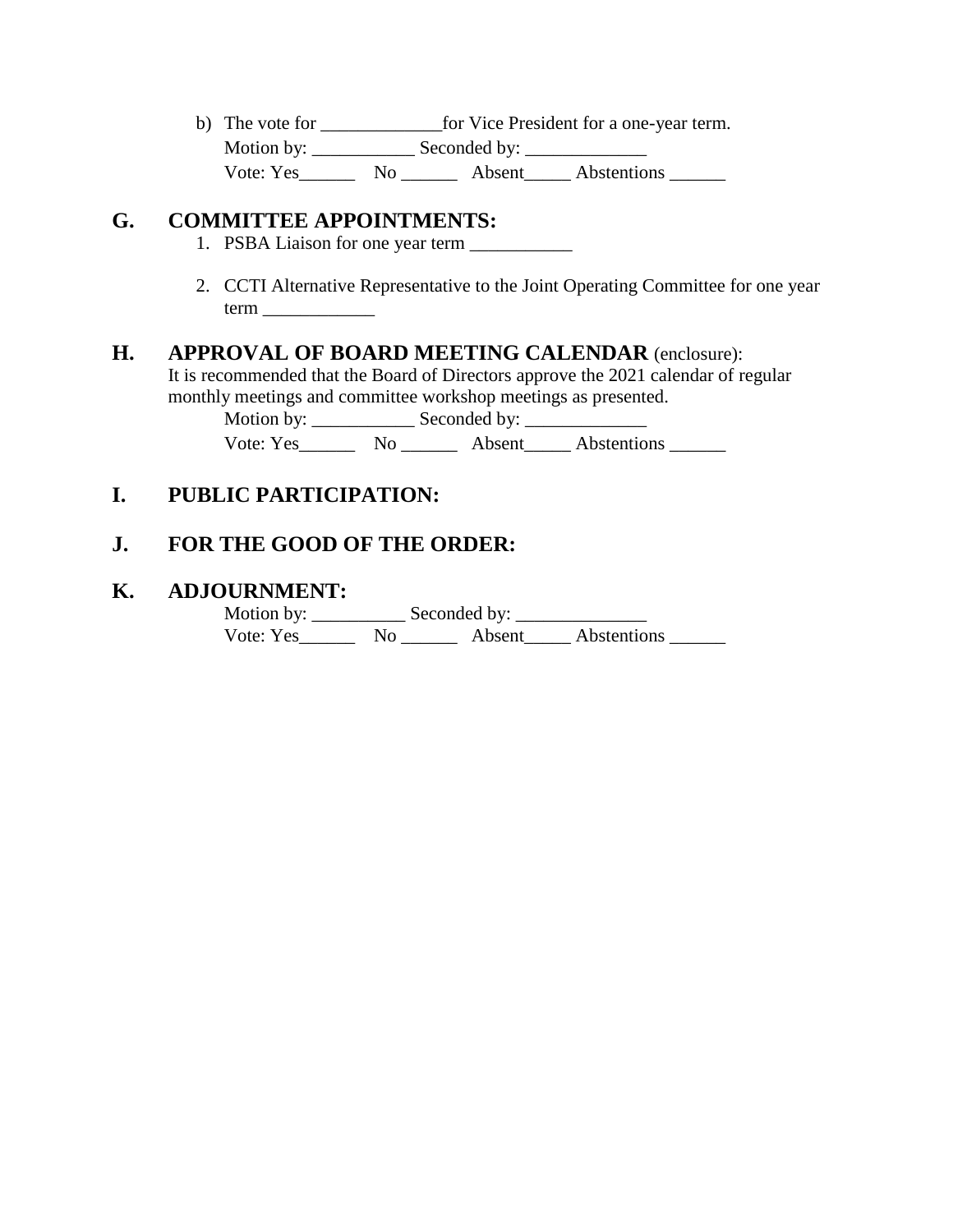### **PALMERTON AREA SCHOOL DISTRICT MEETING OF THE BOARD OF SCHOOL DIRECTORS Tuesday, December 1, 2020 Via Zoom**

# **A. CALL TO ORDER immediately following Reorganization Meeting**

**B. ROLL CALL:**

| Ms. Baumgardt  | Ms.<br>Fallow | $-$<br>Haas<br>VIS.   | Ms.<br>. Larvev      | <b>Mazepa</b><br>Mr  | Mı<br>Paules              |
|----------------|---------------|-----------------------|----------------------|----------------------|---------------------------|
| Ms<br>. Kecker | Scherer<br>Mı | <b>Zellers</b><br>Ms. | $\mathbf{v}$<br>Kıst | $\mathbf{r}$<br>Katz | $- -$<br>Frankell<br>. Ir |

#### **C. SUPERINTENDENT'S REPORT:**

- **D. BUSINESS MANAGER'S REPORT:**
- **E. BOARD MEMBER REPORTS:**
- **F. OLD BUSINESS:**

## **G. PUBLIC PARTICIPATION (POLICY #903):**

There shall be time available for public participation at the beginning and end of each board meeting. The beginning session is open for agenda items only and the ending session is open for any agenda times or issues relating to school district policies and operations. Informal requests shall be afforded five (5) minutes for presentation. Should the speaker find the five (5) minute time allotment to be insufficient for his/her presentation, a more detailed written presentation shall be an option. Please note that public interruption of the meeting will detract from the meeting.

## **H. CONSENT AGENDA:**

A. Motion for the Board of Directors to approve the attached consent agenda.

Motion by: \_\_\_\_\_\_\_\_\_\_\_ Seconded by: \_\_\_\_\_\_\_\_\_\_\_\_\_

Vote: Yes\_\_\_\_\_\_\_ No \_\_\_\_\_\_\_ Absent\_\_\_\_\_ Abstentions \_\_\_\_\_\_

## **I. FISCAL:**

A. Motion for the Board of Director to adopt the 2021-2022 Act 1 Resolution stating that the Palmerton Area School District will not increase taxes by more than its 2021-2022 adjusted index of 4.1%, as determined by the Pennsylvania Department of Education (enclosure).

Motion by: \_\_\_\_\_\_\_\_\_\_\_ Seconded by: \_\_\_\_\_\_\_\_\_\_\_\_\_ Vote: Yes\_\_\_\_\_\_\_\_ No \_\_\_\_\_\_\_ Absent\_\_\_\_\_\_ Abstentions \_\_\_\_\_\_\_

- B. Motion for the Board of Directors to approve the following food service layoffs, as a result of the district's move to all remote learning. The layoff motion must have the layoffs effective retroactively to November 30, 2020.
	- a) Linda Smith
	- b) Teresa Reed
	- c) Michele Kovacs
	- d) Cassandra Creyer
	- e) Suzanne Schaffer
	- f) Anna Catania
	- g) Heather Vogel
	- h) Wendy Magner
	- i) Shannon Ledo
	- j) Amy Carrelli
	- k) Kathyrn Kunkle
	- l) Eileen Heiney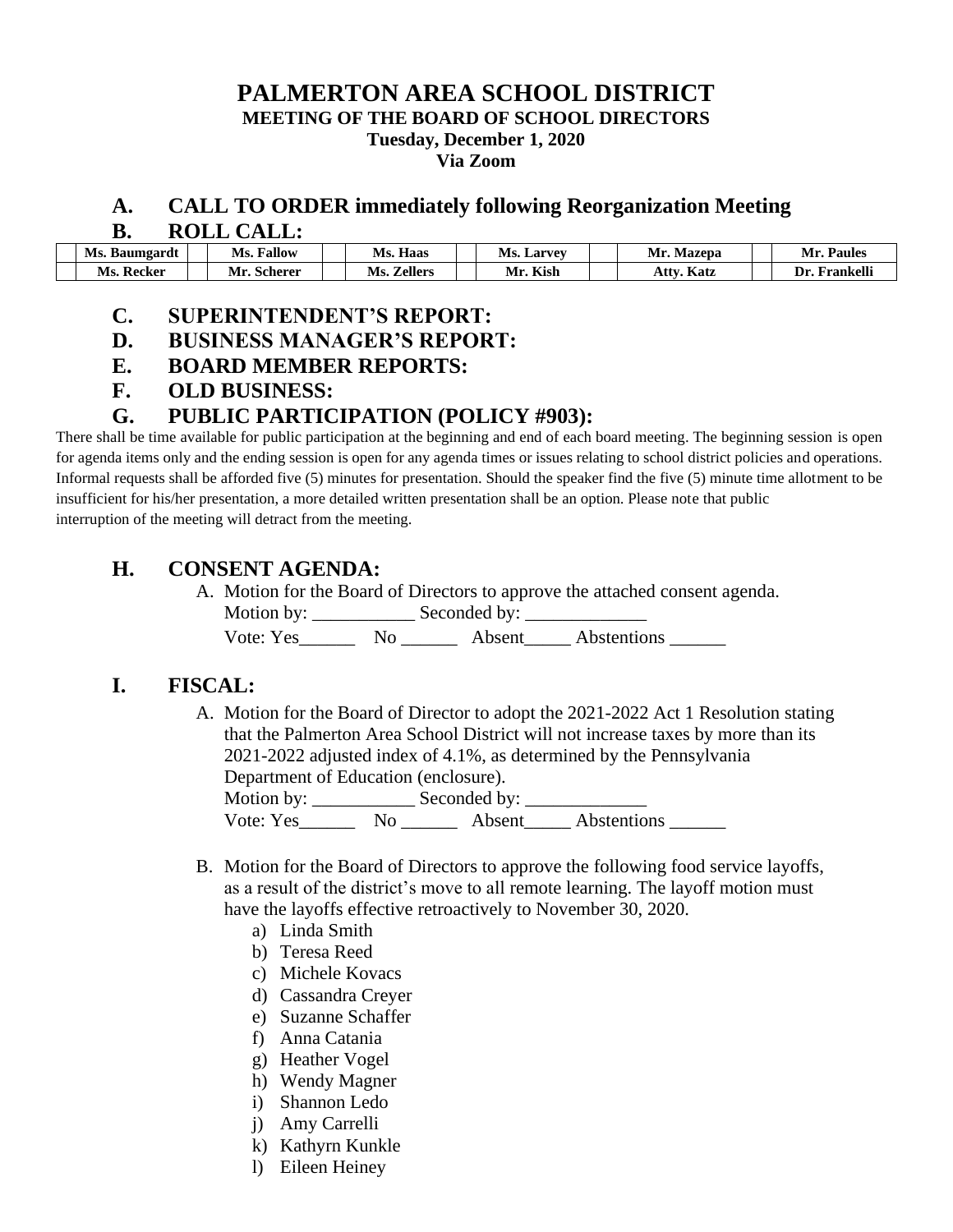Motion by: \_\_\_\_\_\_\_\_\_\_\_ Seconded by: \_\_\_\_\_\_\_\_\_\_\_\_\_ Vote: Yes\_\_\_\_\_\_\_\_ No \_\_\_\_\_\_\_\_ Absent\_\_\_\_\_\_ Abstentions \_\_\_\_\_\_\_

# **J. PUBLIC PARTICIPATION:**

# **K. FOR THE GOOD OF THE ORDER:**

# **L. ADJOURNMENT:**

 Motion by: \_\_\_\_\_\_\_\_\_\_ Seconded by: \_\_\_\_\_\_\_\_\_\_\_\_\_\_ Vote: Yes\_\_\_\_\_\_\_\_ No \_\_\_\_\_\_\_ Absent\_\_\_\_\_ Abstentions \_\_\_\_\_\_